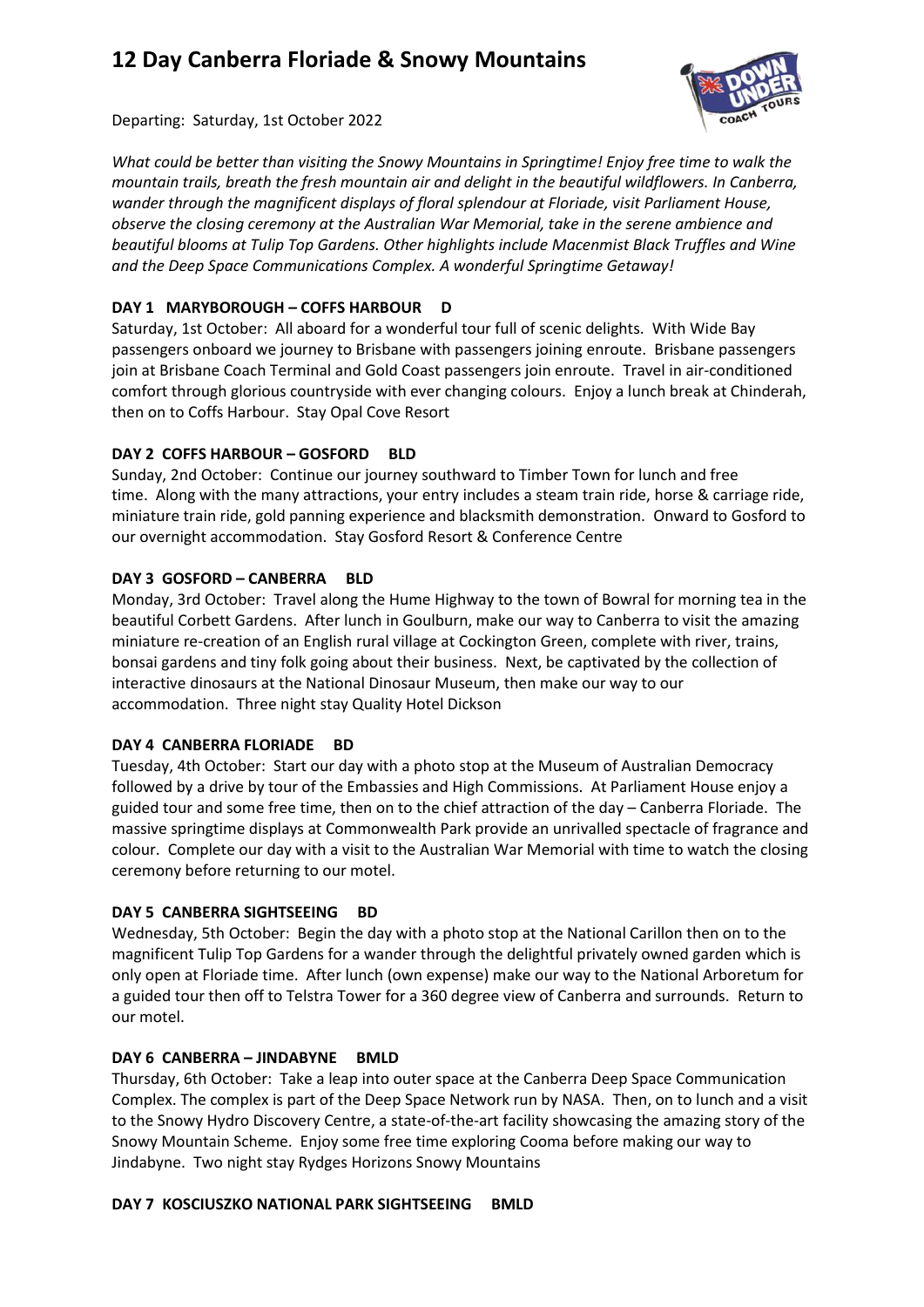Friday, 7th October: Another day of scenic delights today as we explore the Snowy Mountain Region. Stop at Adaminaby for a photo of the Big Trout, then make our way through the Mt Kosciuszko National Park to Kiandra, an abandoned gold mining town and the birthplace of Australian skiing. Travel through Cabramurra, the highest town in Australia to Khancoban for lunch then on to the Wild Brumby Distillery for a tasting before returning to Jindabyne.

# **DAY 8 THREDBO ALPINE WALKING BLD**

Saturday, 8th October: Free time today to walk the Alpine trails of your choice. Your walk starts with a scenic ride aboard the chairlift before setting off. Arguably the most beautiful time to visit, Spring rewards visitors with wildflowers on the hills, some snow on the summit and lush greenery. After an enjoyable day of scenic wonders, return to our motel for a well-earned rest.

## **DAY 9 JINDABYNE – COWRA BMLD**

Sunday, 9th October: A special treat this morning with a visit to Macenmist Black Truffles & Wine for morning tea, a presentation about truffles and to watch the truffle dogs demonstrate their ability. Then, on to the charming, historic village of Bungendore for lunch and a visit to the Bungendore Wood Works Gallery which showcases some of the best wood art and contemporary furniture in Australia. After exploring its collection, you can poke around the town's galleries, antique stores and gift shops to unearth everything from great vintage vinyl to bric-a-brac, local art and pottery. Continue onto Cowra. Stay Cowra Services Club Motel

#### **DAY 10 COWRA – DUBBO BMLD**

Monday, 10th October: Start our day with a visit to the Peace Bell. Made from melted down coins donated by 106 member countries of the United Nations. Australia's World Peace Bell was awarded to Cowra in 1992 in recognition of its longstanding contribution to world peace and international understanding. Next, absorb the peaceful atmosphere as you walk through the lush gardens and cascading streams of the Cowra Japanese Gardens. Stop at the mural town of Eugowra for lunch then on to Dubbo. Stay Golden West Motor Inn

#### **DAY 11 DUBBO – GOONDIWINDI BMLD**

Tuesday, 11th October: This morning, enjoy a visit to Pilliga Pottery for morning tea and a pottery demonstration, then on to Narrabri for lunch at the RSL. Crossing the border back into Queensland, stop at the Goondiwindi Visitors Centre then on to our accommodation. Stay Jolly Swagman Motor Inn

#### **DAY 12 GOONDIWINDI – HOME BM**

Wednesday, 12th October: All too soon we head home with a lunch stop in Toowoomba before arrival in Brisbane mid-afternoon and Wide Bay early evening.

Adult: \$4698 pp Pensioner: \$4674 pp Past Passenger: \$4662 pp Single Supplement: \$1541 pp Final Payment Due: Wednesday, 17th August 2022 Departing: Saturday, 1st October 2022 *What could be better than visiting the Snowy Mountains in Springtime! Enjoy free time to walk the mountain trails, breath the fresh mountain air and delight in the beautiful wildflowers. In Canberra, wander through the magnificent displays of floral splendour at Floriade, visit Parliament House, observe the closing ceremony at the Australian War Memorial, take in the serene ambience and beautiful blooms at Tulip Top Gardens. Other hightlights include Macenmist Black Truffles and Wine and the Deep Space Communications Complex. A wonderful Springtime Getaway!*

# **DAY 1 MARYBOROUGH – COFFS HARBOUR D**

Saturday, 1st October: All aboard for a wonderful tour full of scenic delights. With Wide Bay passengers onboard we journey to Brisbane with passengers joining enroute. Brisbane passengers join at Brisbane Coach Terminal and Gold Coast passengers join enroute. Travel in air-conditioned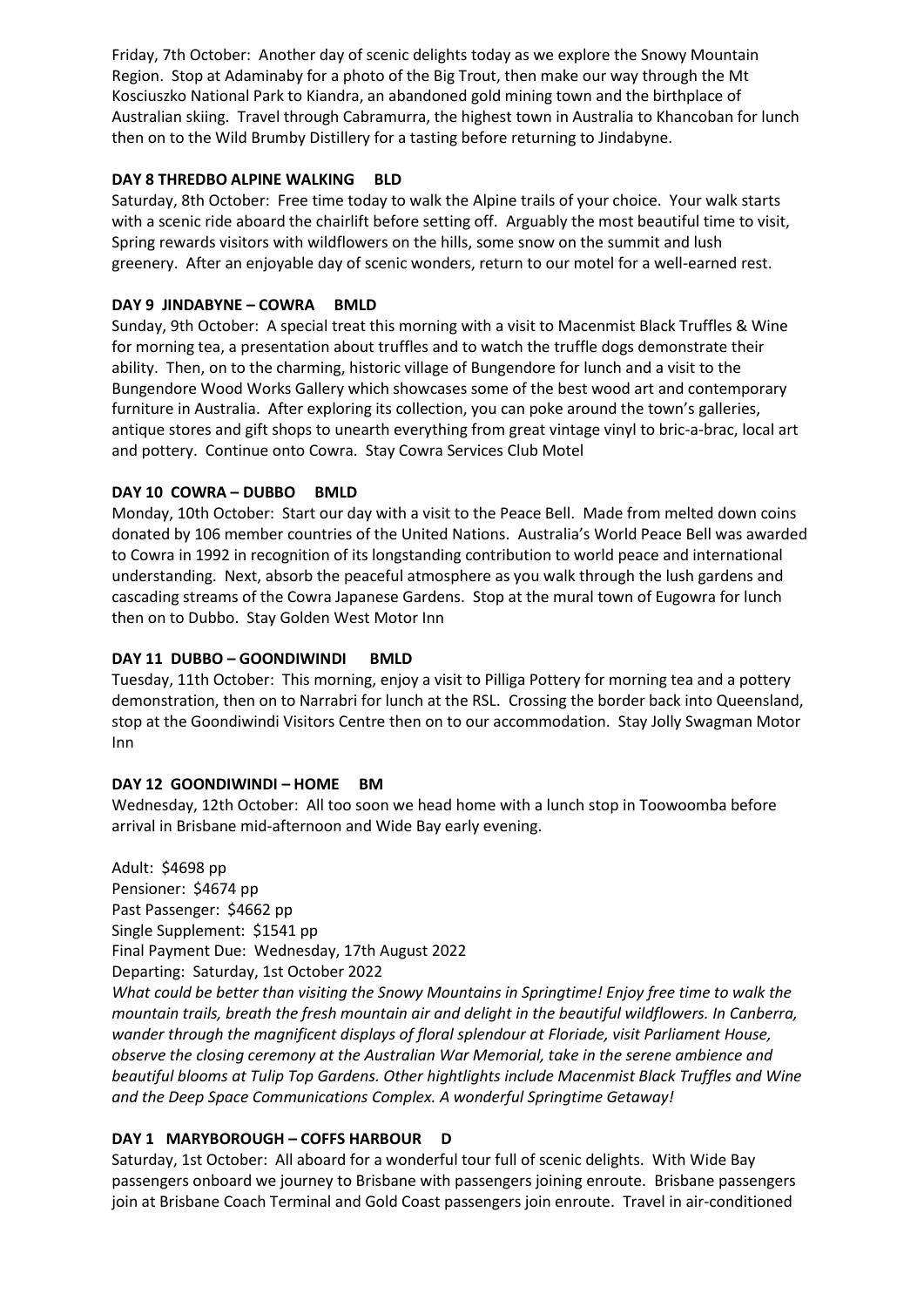comfort through glorious countryside with ever changing colours. Enjoy a lunch break at Chinderah, then on to Coffs Harbour. Stay Opal Cove Resort

#### **DAY 2 COFFS HARBOUR – GOSFORD BLD**

Sunday, 2nd October: Continue our journey southward to Timber Town for lunch and free time. Along with the many attractions, your entry includes a steam train ride, horse & carriage ride, miniature train ride, gold panning experience and blacksmith demonstration. Onward to Gosford to our overnight accommodation. Stay Gosford Resort & Conference Centre

## **DAY 3 GOSFORD – CANBERRA BLD**

Monday, 3rd October: Travel along the Hume Highway to the town of Bowral for morning tea in the beautiful Corbett Gardens. After lunch in Goulburn, make our way to Canberra to visit the amazing miniature re-creation of an English rural village at Cockington Green, complete with river, trains, bonsai gardens and tiny folk going about their business. Next, be captivated by the collection of interactive dinosaurs at the National Dinosaur Museum, then make our way to our accommodation. Three night stay Quality Hotel Dickson

#### **DAY 4 CANBERRA FLORIADE BD**

Tuesday, 4th October: Start our day with a photo stop at the Museum of Australian Democracy followed by a drive by tour of the Embassies and High Commissions. At Parliament House enjoy a guided tour and some free time, then on to the chief attraction of the day – Canberra Floriade. The massive springtime displays at Commonwealth Park provide an unrivalled spectacle of fragrance and colour. Complete our day with a visit to the Australian War Memorial with time to watch the closing ceremony before returning to our motel.

#### **DAY 5 CANBERRA SIGHTSEEING BD**

Wednesday, 5th October: Begin the day with a photo stop at the National Carillon then on to the magnificent Tulip Top Gardens for a wander through the delightful privately owned garden which is only open at Floriade time. After lunch (own expense) make our way to the National Arboretum for a guided tour then off to Telstra Tower for a 360 degree view of Canberra and surrounds. Return to our motel.

#### **DAY 6 CANBERRA – JINDABYNE BMLD**

Thursday, 6th October: Take a leap into outer space at the Canberra Deep Space Communication Complex. The complex is part of the Deep Space Network run by NASA. Then, on to lunch and a visit to the Snowy Hydro Discovery Centre, a state-of-the-art facility showcasing the amazing story of the Snowy Mountain Scheme. Enjoy some free time exploring Cooma before making our way to Jindabyne. Two night stay Rydges Horizons Snowy Mountains

#### **DAY 7 KOSCIUSZKO NATIONAL PARK SIGHTSEEING BMLD**

Friday, 7th October: Another day of scenic delights today as we explore the Snowy Mountain Region. Stop at Adaminaby for a photo of the Big Trout, then make our way through the Mt Kosciuszko National Park to Kiandra, an abandoned gold mining town and the birthplace of Australian skiing. Travel through Cabramurra, the highest town in Australia to Khancoban for lunch then on to the Wild Brumby Distillery for a tasting before returning to Jindabyne.

#### **DAY 8 THREDBO ALPINE WALKING BLD**

Saturday, 8th October: Free time today to walk the Alpine trails of your choice. Your walk starts with a scenic ride aboard the chairlift before setting off. Arguably the most beautiful time to visit, Spring rewards visitors with wildflowers on the hills, some snow on the summit and lush greenery. After an enjoyable day of scenic wonders, return to our motel for a well-earned rest.

# **DAY 9 JINDABYNE – COWRA BMLD**

Sunday, 9th October: A special treat this morning with a visit to Macenmist Black Truffles & Wine for morning tea, a presentation about truffles and to watch the truffle dogs demonstrate their ability. Then, on to the charming, historic village of Bungendore for lunch and a visit to the